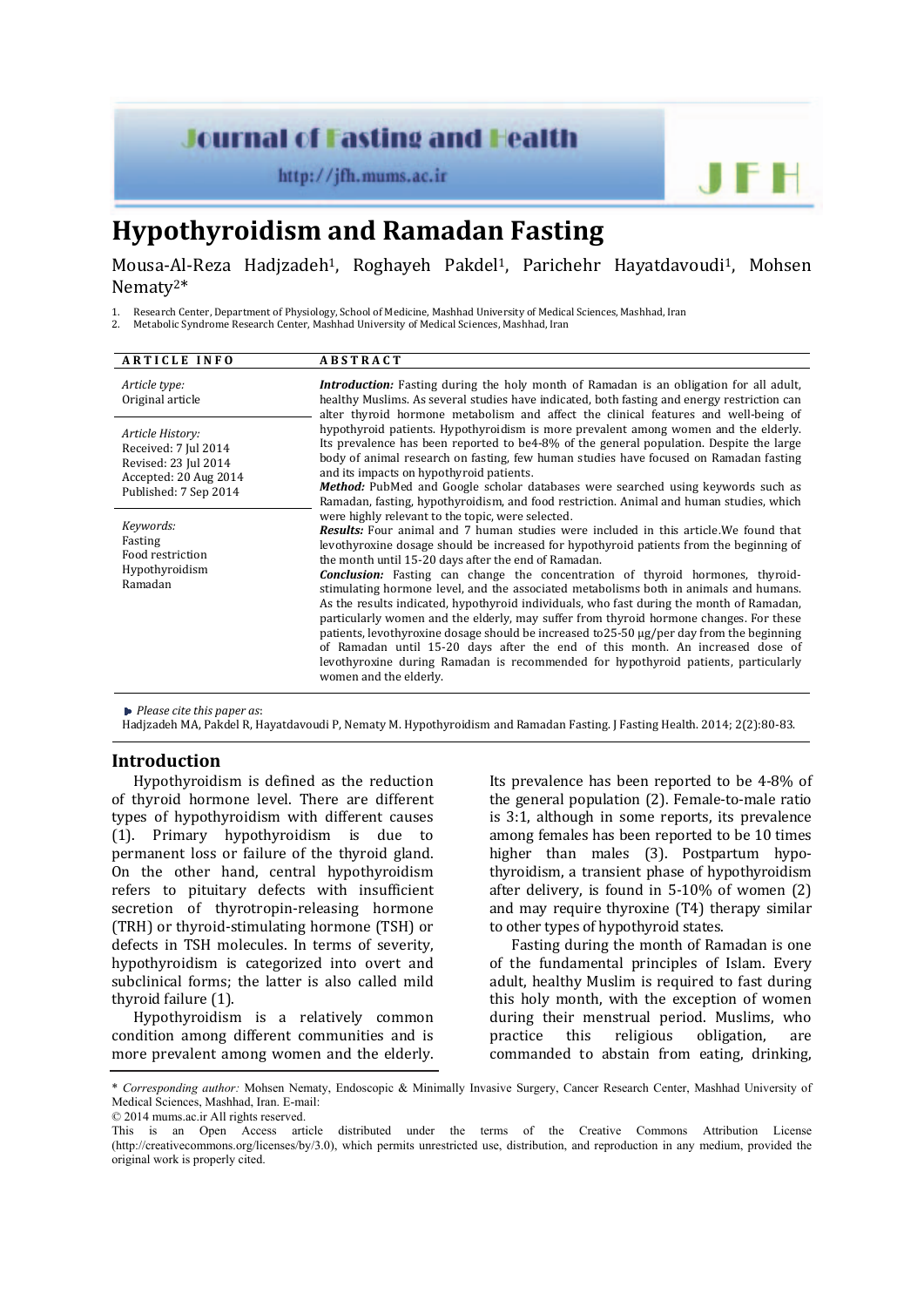and sexual intercourse.

Ramadan fasting begins at dawn and ends at sunset in the evening. Its duration is dependent on the geographical location and alters in different seasons of the year. In fact, duration of fasting may vary from a few hours (about4 hours) during summer in a country like England to about 12-14 hours in winter in a country like Iran. 

A large number of Muslims fast all over the world. However, a fraction of them may suffer from hypothyroidism. As several studies have reported, both fasting and energy restriction can alter different aspects of thyroid hormone metabolism and may affect the clinical features and well-being of hypothyroid patients. In this study, probable changes in thyroid hormones during fasting are discussed.

## **Materials and Method**

PubMed and Google scholar databases were searched using keywords such as Ramadan, fasting, hypothyroidism, and food restriction. Animal and human studies, which were highly relevant to the topic were selected; clinical experience of the first author was also included.

#### **Results**

Four animal and 7 human studies were included in this article. Based on our clinical experience, during the month of Ramadan, fasting patients with hypothyroidism, especially women and the elderly, complain of the worsening of their symptoms. We increased Levothyroxine dosage for these patients by 25- $50 \mu g/per$  day from the beginning until  $15-20$ days after the end of Ramadan. It was also found from other studies that Levothyroxine can be used at bedtime at least 2 hours after the meal or half an hour before eating at dawn (4).

### **Discussion**

A large number of Muslims fast all over the world. However, a fraction of them may suffer from hypothyroidism. As several studies have reported, both fasting and energy restriction can alter different aspects of thyroid hormone metabolism and may affect the clinical features and well-being of hypothyroid patients. In this study based on our clinical experience, during the month of Ramadan, fasting patients with hypothyroidism, especially women and the

elderly, complain of the worsening of their symptoms. Therefore, it is suggested that levothyroxine dosage for these patients be increased by  $25-50 \mu g/per$  day from the beginning until 15-20 days after the end of Ramadan. 

In animal studies, as a previous study indicated, 2-day starvation in rats reduced hepatic triiodothyronine (T3) generation from T4 by 47%. In addition, administration of carbohydrates and amino acids resulted in increased T3 concentration in fasting rats; however, such alteration was not observed during lipid administration (5).

Furthermore, chronic food restriction decreased thyroid hormone level in rats. In a food-restricted group of rats, which were fed  $60\%$  of the amount consumed by the ad libitum group (for 6 months), serum T3 level decreased and the circadian rhythm of T3changed in fasting animals  $(6)$ . It has been reported that 2 days of feeding rats did not change the content of hypothalamic TRH, although pituitary TSH was significantly decreased;moreover,5-day fasting significantly decreased the serum TSH level and the percentage of single-dose radioiodine  $\binom{131}{1}$  in T3and T4. In addition, serum total T4 (TT4), free T4, total T3 (TT3), and free T3 levels all decreased within 2 and 5 days of fasting (7).

In an animal study, hypothyroidism in rats, induced by thyroidectomy and congenital secondary hypothyroidism in dwarf mice, resulted in decreased T4-to-T3 conversion in the liver; however, this conversion in starved rats was not increased by thyroid hormone replacement therapy. Therefore, it was suggested that reduction of hepatic T4-to-T3 conversion, following starvation, is not the result of hypothyroidism; also, the underlying mechanisms of lower T3 production, observed in starvation and hypothyroidism, are not similar $(5)$ .

According to a study by Cheikh et al., which assessed lipolysis in epididymal adipocytes of Wistarrats, hypothyroidism had a significant effect on the prevention of lipolysis, while it was weakly activated by fasting. It is interesting that in fasted hypothyroid rats, lipolysis was slightly reduced and could be restored by administration of thyroid hormones; this indicates the dual regulation of lipolysis by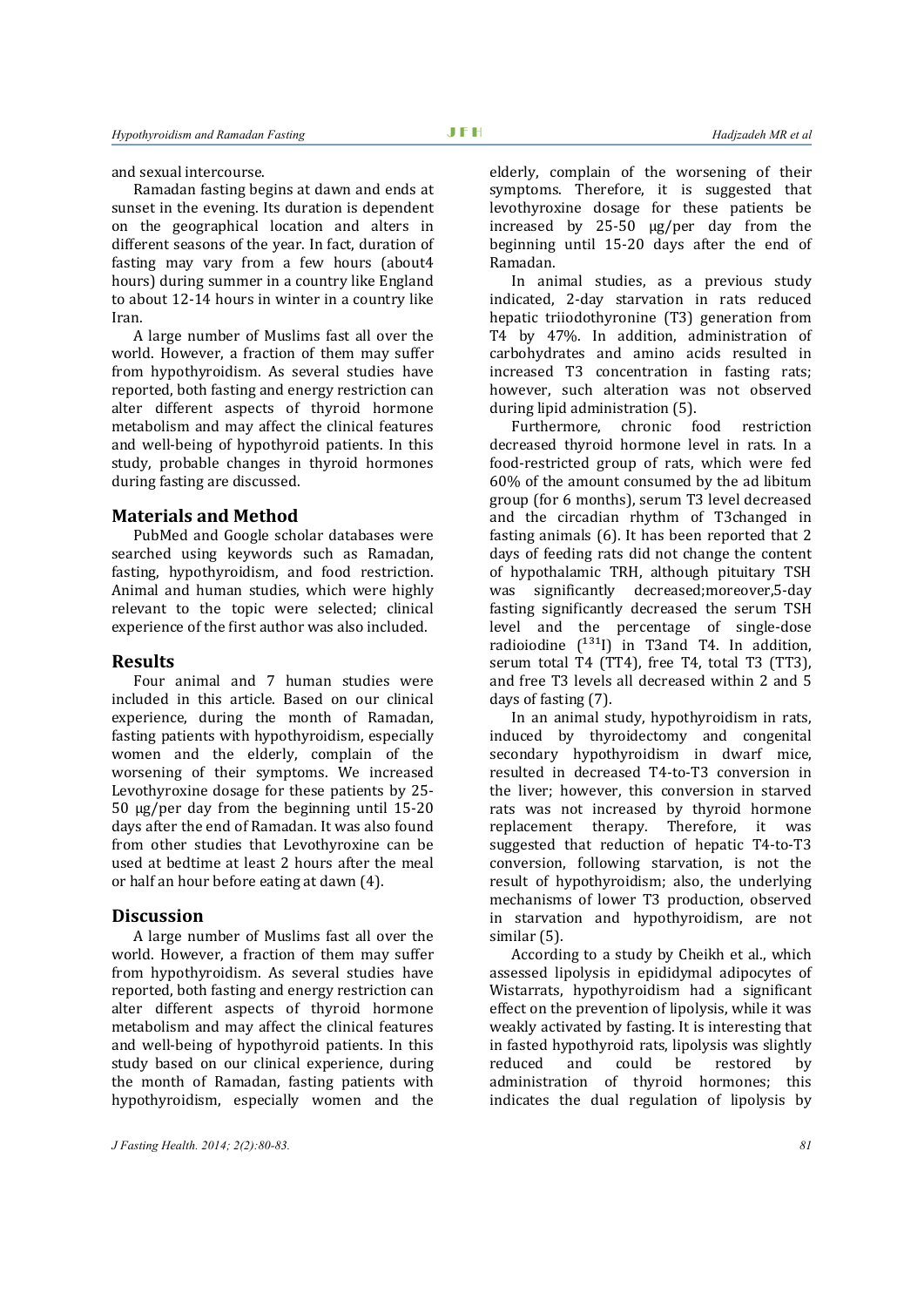fasting and hypothyroidism. A large body of similar animal studies is available in the literature (8).

Despite the large number of animal studies regarding fasting, few human studies have focused on Ramadan fasting and its impacts on hypothyroid patients. However, extensive research has been performed on fasting and hypothyroidism in different biochemical studies. Some of the relevant articles have been discussed here.

Riad et al. conducted a study on male subjects, aged 25-50 years, who fasted during the month of Ramadan. Blood samples were collected on the first and last days of Ramadan; seurm TT4, TT3, free T4, and TSH levels were measured on both days. No significant differences were found for the measured parameters between the first and last day of Ramadan (9).

In a human study during the holy month of Ramadan on fasting Muslim patients, selected from a thyroid clinic, effect of levothyroxine administration at bedtime (instead of morning hours) on TSH level was evaluated. Levothyroxine intake was more effective during the fasting state, compared to its administration at bedtime or time of breaking the fast (10). It was reported that TSH level was significantly correlated with meal-levothyroxine interval  $(r =$  $-0.032$ ,  $P = 0.01$ ). In fact, during Ramadan, fiber and fat consumption increases during the evening meal and a 2-hour interval between meal and levothyroxine intake is essential; however, about 75% of patients refuse to follow this order.

Another human study was conducted on healthy subjects during the holy month of Ramadan in Tehran, Iran. It was found thatT4significantly reduced in both sexes, although TSH increased in only male subjects; however, these alterations were within the normal range. Furthermore, the number of fasting days and T4 level were shown to be positively correlated in women (11).

In a cohort study during the holy month of Ramadan, Fifty eight girls aged 9 -13 years were entered in two groups (fasted and non-fasted groups) from before Ramadan until afterwards. Measuring serum concentrations of T3, T4 and TSH hormones were showed that T3 decreased significantly by fasting  $(P<0.001)$ , but it was

maintained in the normal range and T4 decreased and TSH increased slightly in both groups  $(12)$ .

In another study by Sajid et al. on both male and female fasting subjects in the month of Ramadan, T3 level did not reduce as expected during Ramadan; however, TSH level showed a significant gradual rise, though within the normal range. They showed that the level of TSH in the blood sample, 23 days after the end of Ramadan, was lower than that observed on the  $26<sup>th</sup>$  day of Ramadan; five months after Ramadan, TSH returned to the pre-Ramadan  $level(4)$ .

According to a study by Scriba et al., there was no evidence of primary hypothyroidism during prolonged fasting and refeeding in obese patients. After the start of fasting, rapid T3 reduction, increased resin T3 uptake, and slower thyroxine-binding globulin (TBG) reduction, were reported, though the mechanisms could not be fully explained: furthermore, fasting reduced the TBG level. It has been also reported that refeeding rapidly restored the normal range (13).

Moreover, as reported by Raza et al., the amount of absorbedT4reduced from 80% in fasting state to 60% in fed state in hypothyroid individuals. In addition, taking T4at bedtime was reported to have the same effect as empty stomach; thus, hypothyroid patients can take their pills at bedtime on an empty stomach  $(4)$ .

## **Conclusion**

Fasting can change the concentration of thyroid hormones and TSH level in both animals and humans. As discussed in this study, fasting for only a few days or long periods may change thyroid hormone level and its metabolism; therefore, the impact of thyroid hormones on several body systems may be variant and could cause a hypothyroid condition. Fasting in the holy month of Ramadan, which is accompanied by a phase of food restriction, may affect the level of thyroid hormones and give rise to some clinical manifestations of hypothyroidism. Hypothyroid patients, fasting in the month of Ramadan, especially women and the elderly, may suffer from thyroid hormone changes. Therefore, levothyroxine dosage should be increased for these patients from the beginning of the month until 15-20 days after the end of Ramadan.